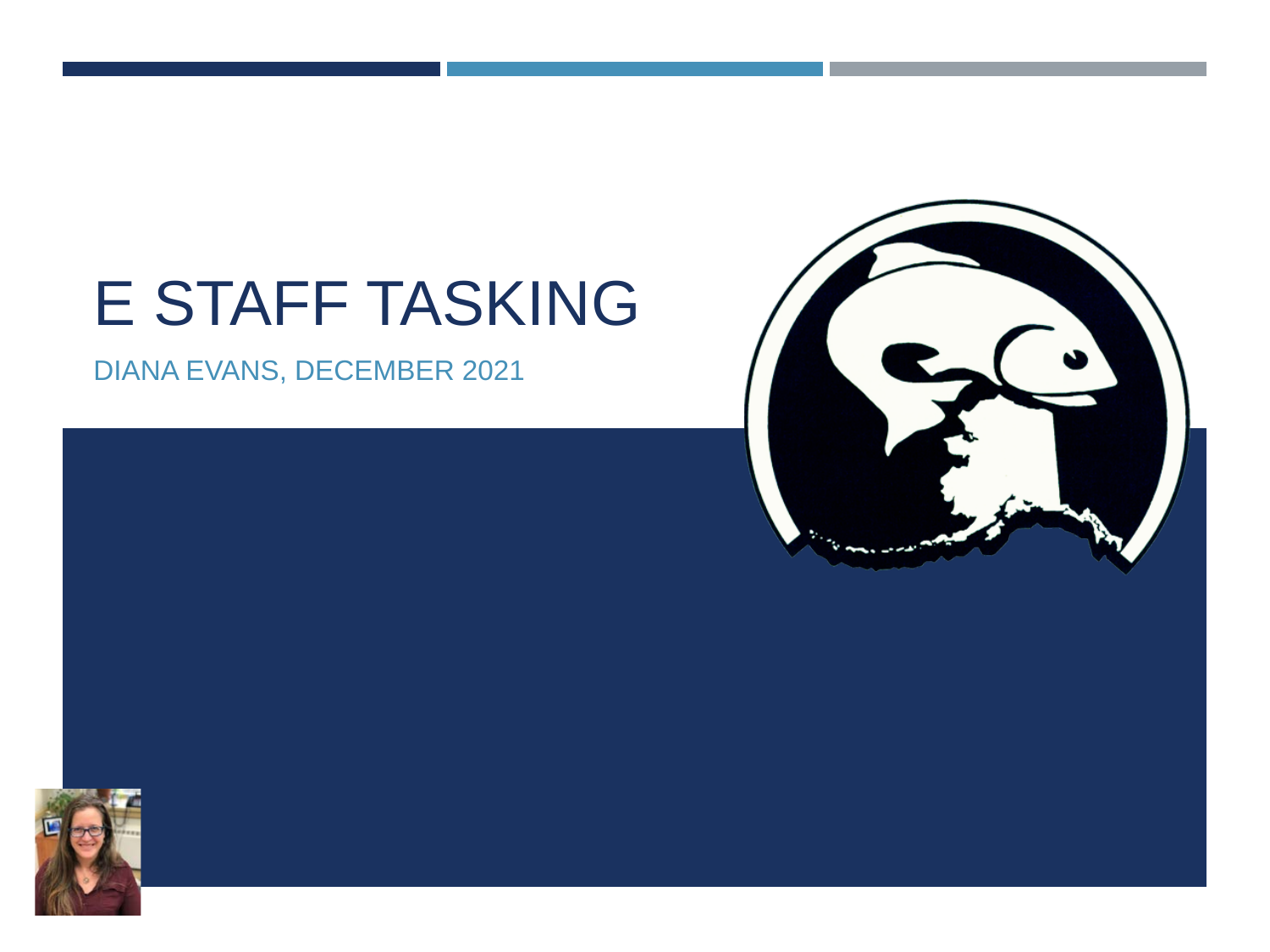### COMMITTEES / UPCOMING MEETINGS

- **Meetings currently anticipated:** 
	- **BSFEP Local Knowledge/Traditional Knowledge/Subsistence (LKTKS) Taskforce** – January 20-21, 2022 (potentially Anchorage/online)
	- **BSAI Crab Plan Team** Jan 10-14, 2022 (Anchorage/online)
	- **BSFEP Climate Change Taskforce (CCTF)** January 18-20, 2022 (hybrid TBD)
	- **Ecosystem Committee** Jan 25-26, 2022 (virtual)
	- **PCFMAC** January 2022 (T)
	- **Scallop Plan Team** February 2022 (T)
	- **Ecosystem Committee** March 2022 (T)
	- **EM Trawl Committee**  March or April 2022 (T)



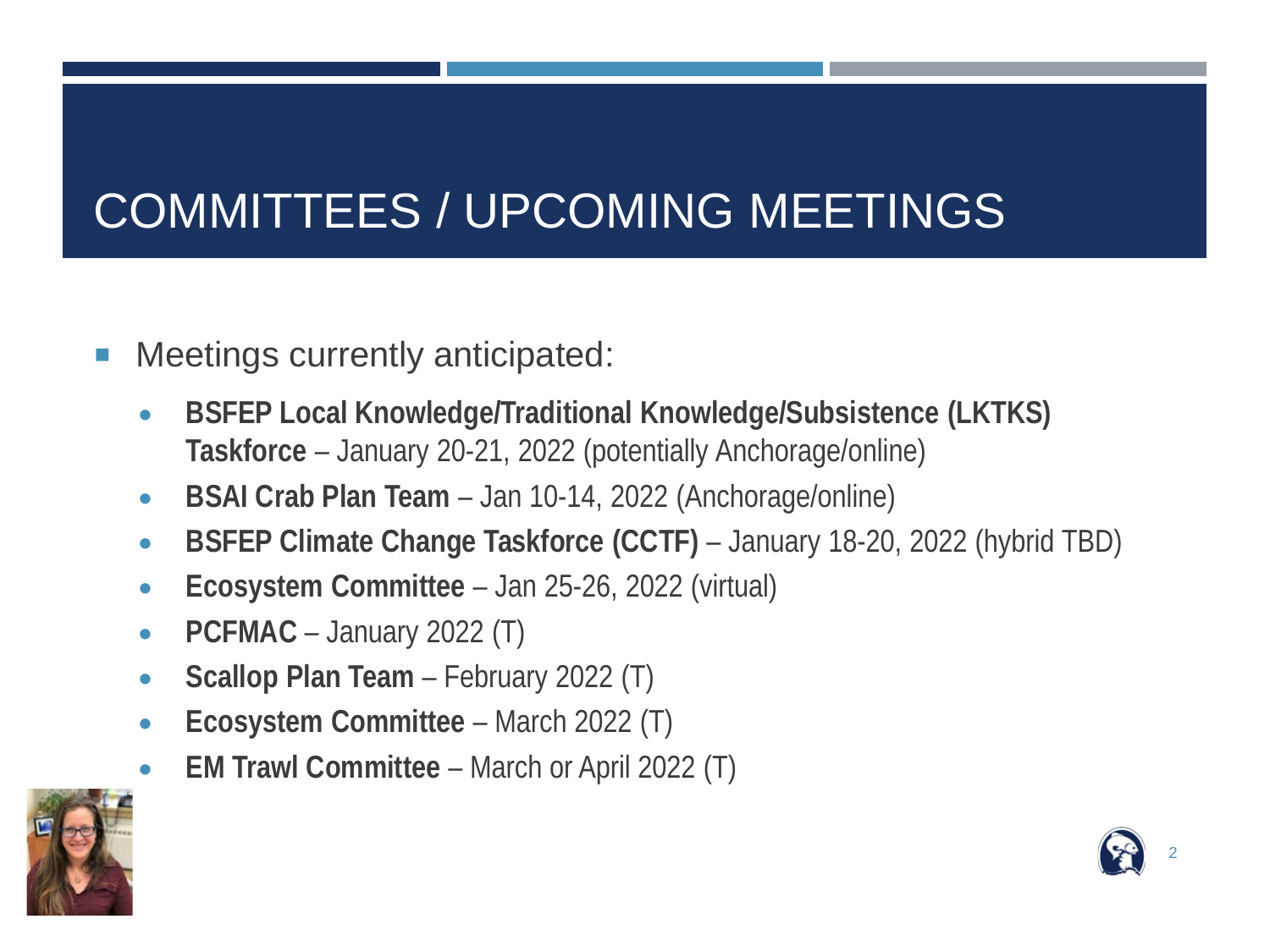#### COMMITTEES / 2022 APPOINTMENTS

- Council appointments for 2022 SSC and AP will be announced at end of the Council meeting
	- 9 appointments expire at end of December 2021
	- **1** 1 resignation
- Departing AP members: thank you for your service!
	- Craig Lowenberg, Joel Peterson *termed out*
	- John Gruver, Erik Velsko, Marissa Wilson *not requesting reappointment*



John Scoblic – *resigned effective end 2021*

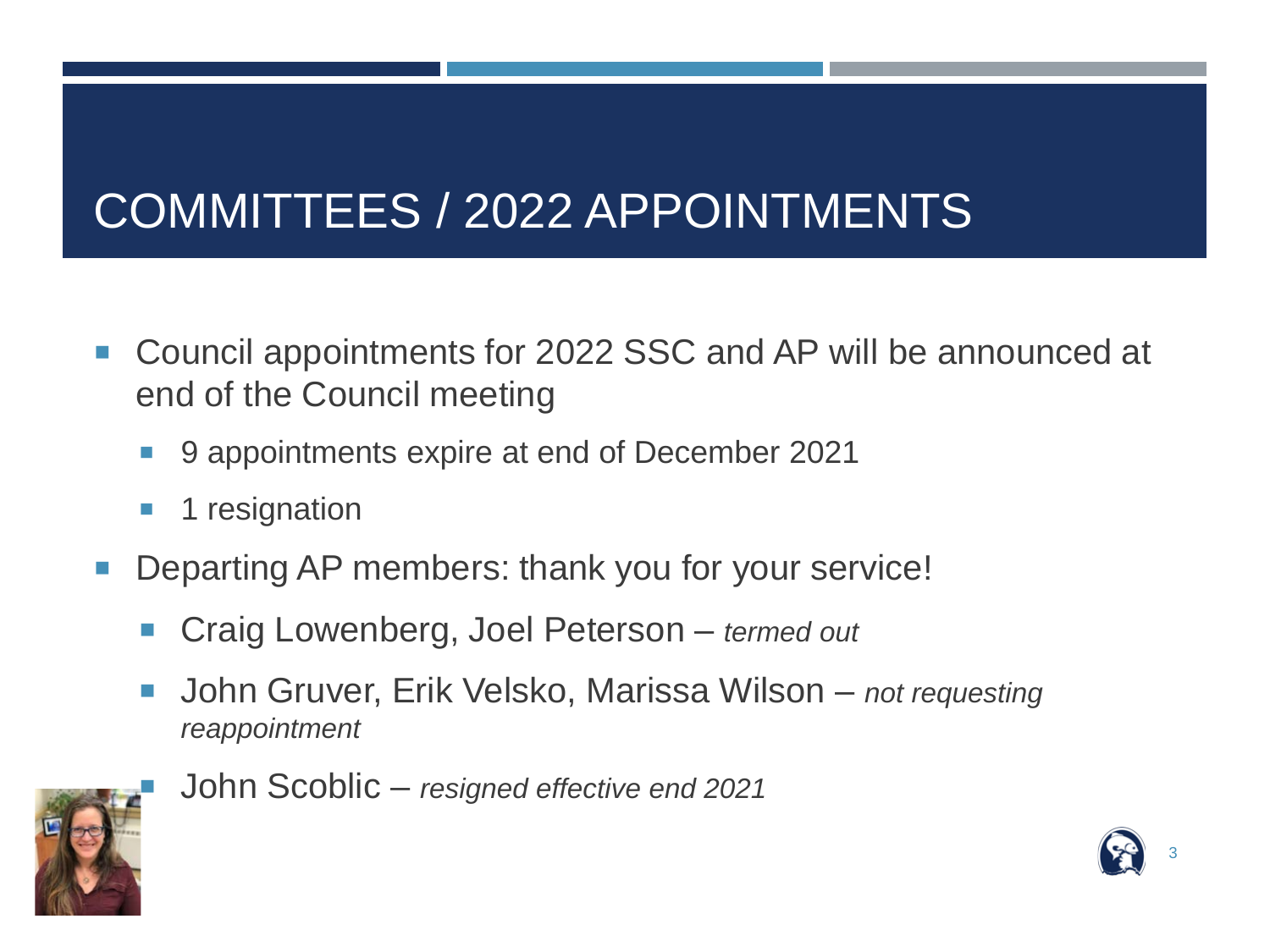#### TASKING AND SCHEDULING

- **Normal tasking documents posted** 
	- Action memo
	- 3 meeting-outlook
	- **Groundfish workplan update**
	- Council staff who does what
- Caution on analytical staff capacity / timelines in immediate future



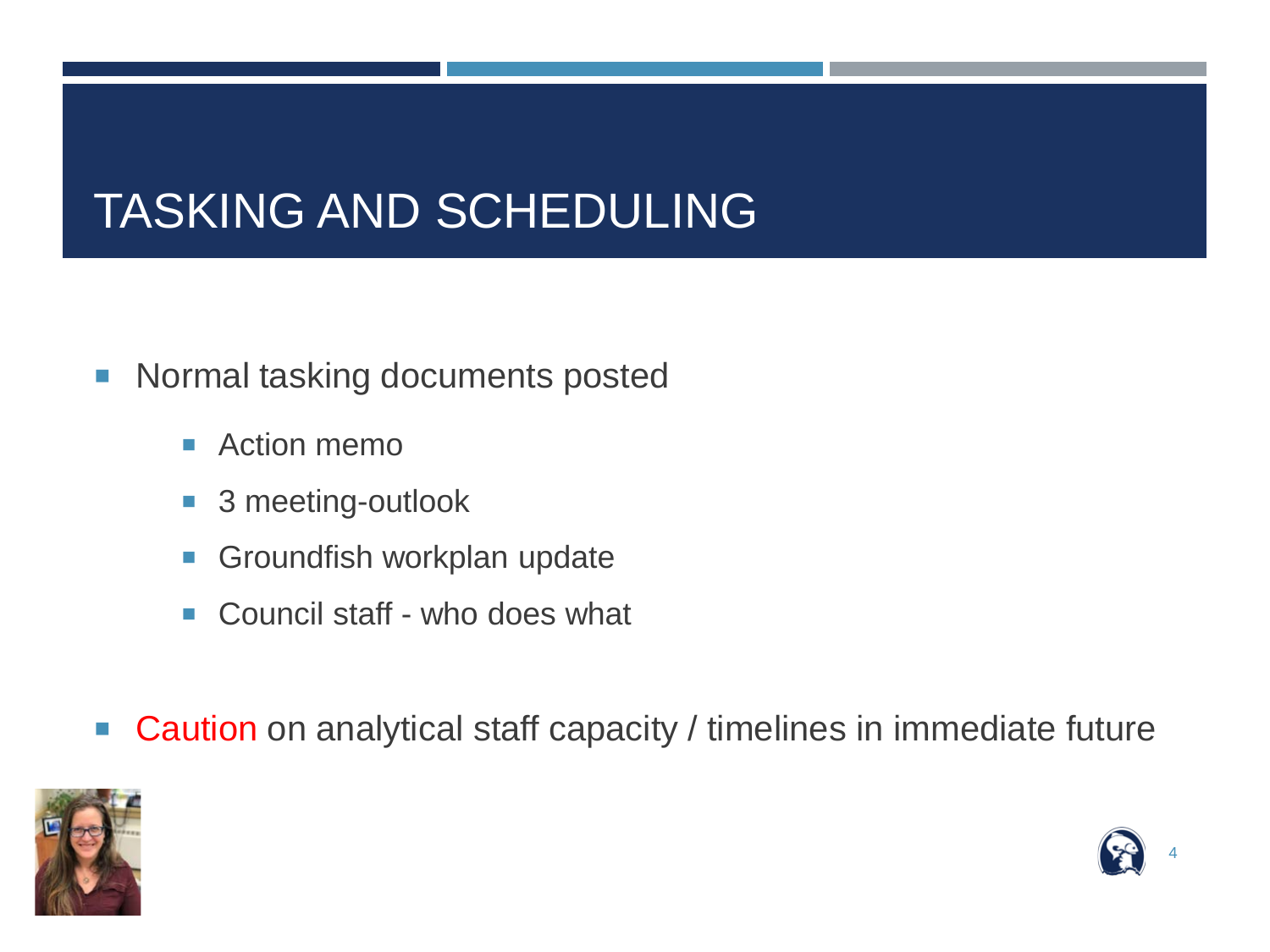#### FEBRUARY 2022 DRAFT AGENDA - VIRTUAL

Preliminary February 2022 agenda posted for your review

- AP scheduled February 1<sup>st-4th</sup> (Tu-F), Council February  $7<sup>th</sup>$ -11<sup>th</sup> (M-F)
- Fairly light for AP and Council (several additional SSC-only items)
	- Standard February items: Norton Sound RKC specifications, Crab PT report
	- Final Actions: EDR amendments, RQE funding (T)
	- **D** Other:
		- **Show crab rebuilding plan alternatives**
		- Area 2C/3A Halibut CSP allocation review



Greenland turbot with longline pots discussion paper

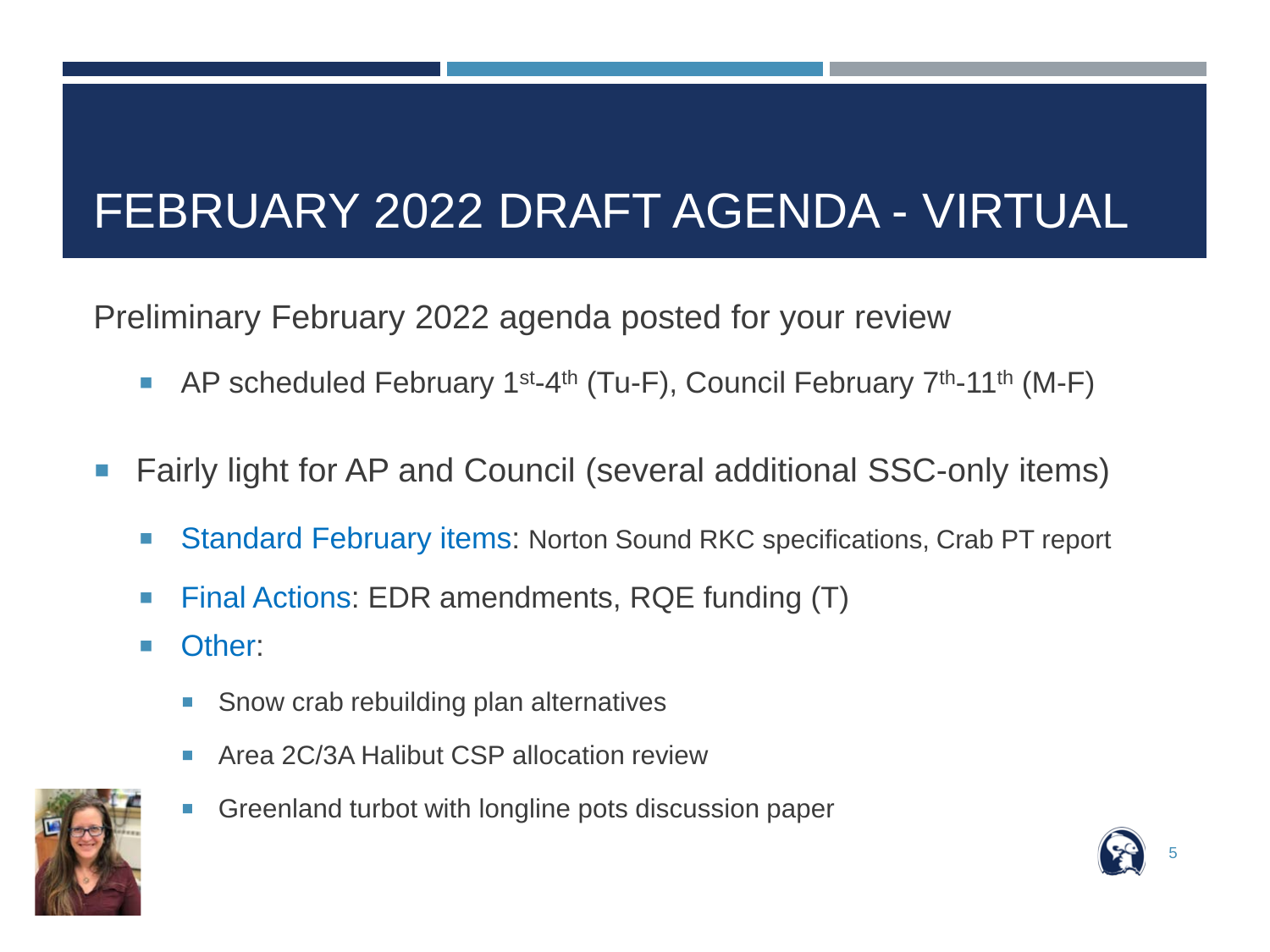### 2022 MEETINGS UPDATE

- Council will begin to hold some committee and Plan Team meetings in person with remote accessibility, depending on the interest of the Chair and members
- Planning in-person Council meeting for **April 2022 Anchorage, AK** 
	- **Remote accessibility options:** broadcast SSC/AP meetings, remote testimony, remote presenter capability. Members must attend in person.
	- **COVID accommodations as needed:** larger meeting space; will follow local and CDC guidance for masking/vaccination requirements
- Expect continued adaptation to protocols, including remote accessibility, as we figure out what works



Especially in coastal AK communities re internet needs



Virtual dates established for all 2022 Council meetings, if needed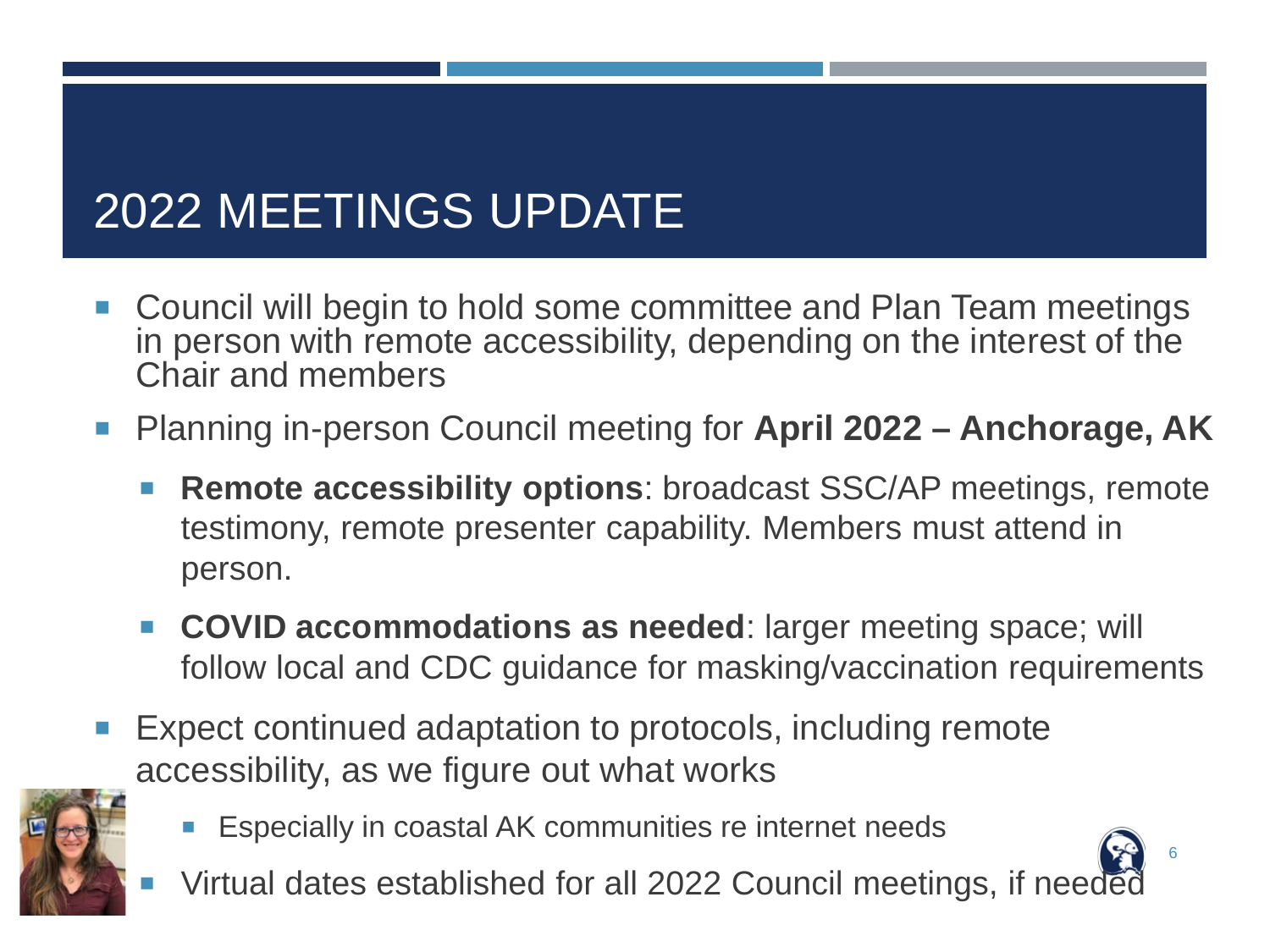#### PUBLIC COMMENT

■ Three written comments submitted, posted on eAgenda